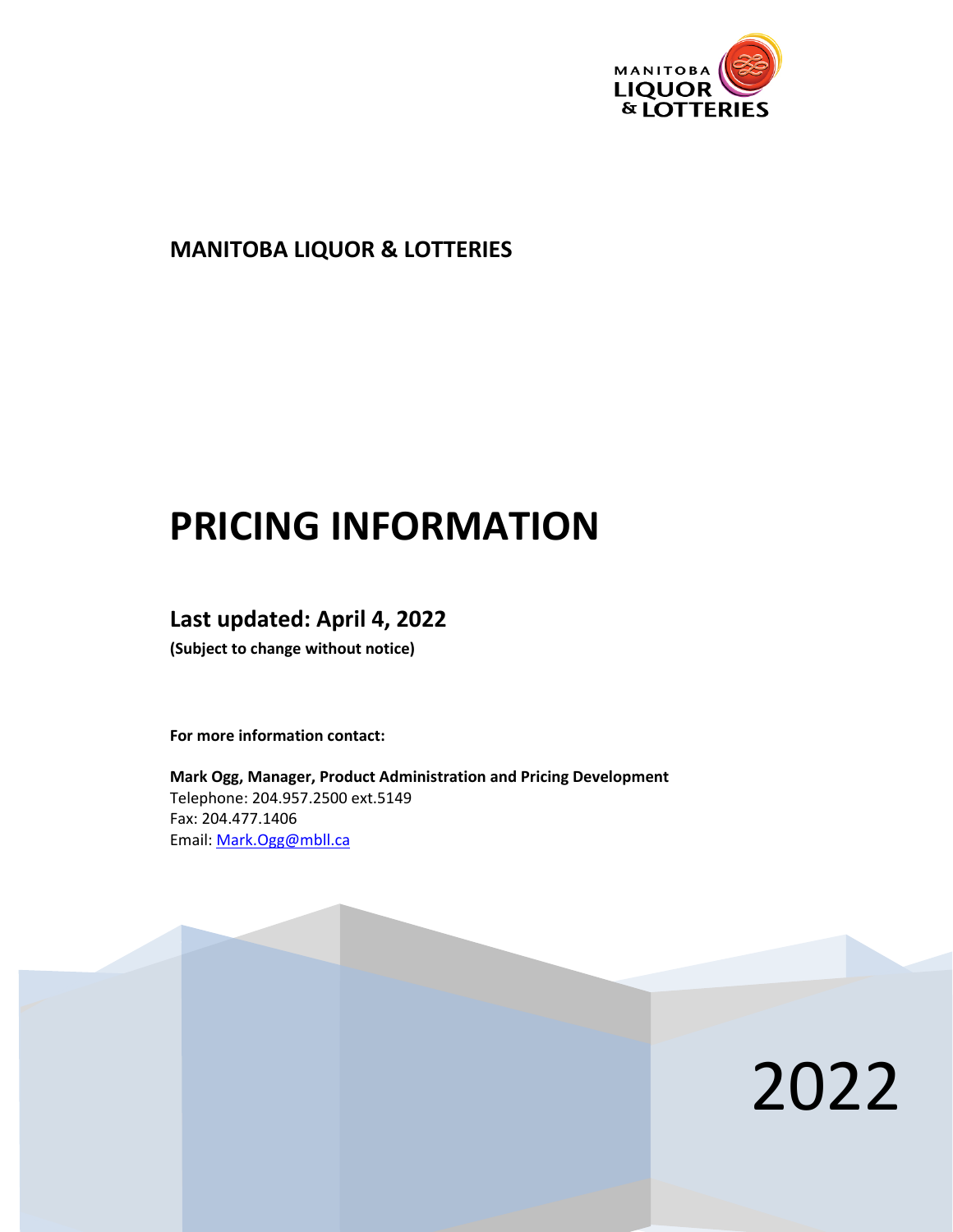| <b>Table of Contents</b> |
|--------------------------|
|                          |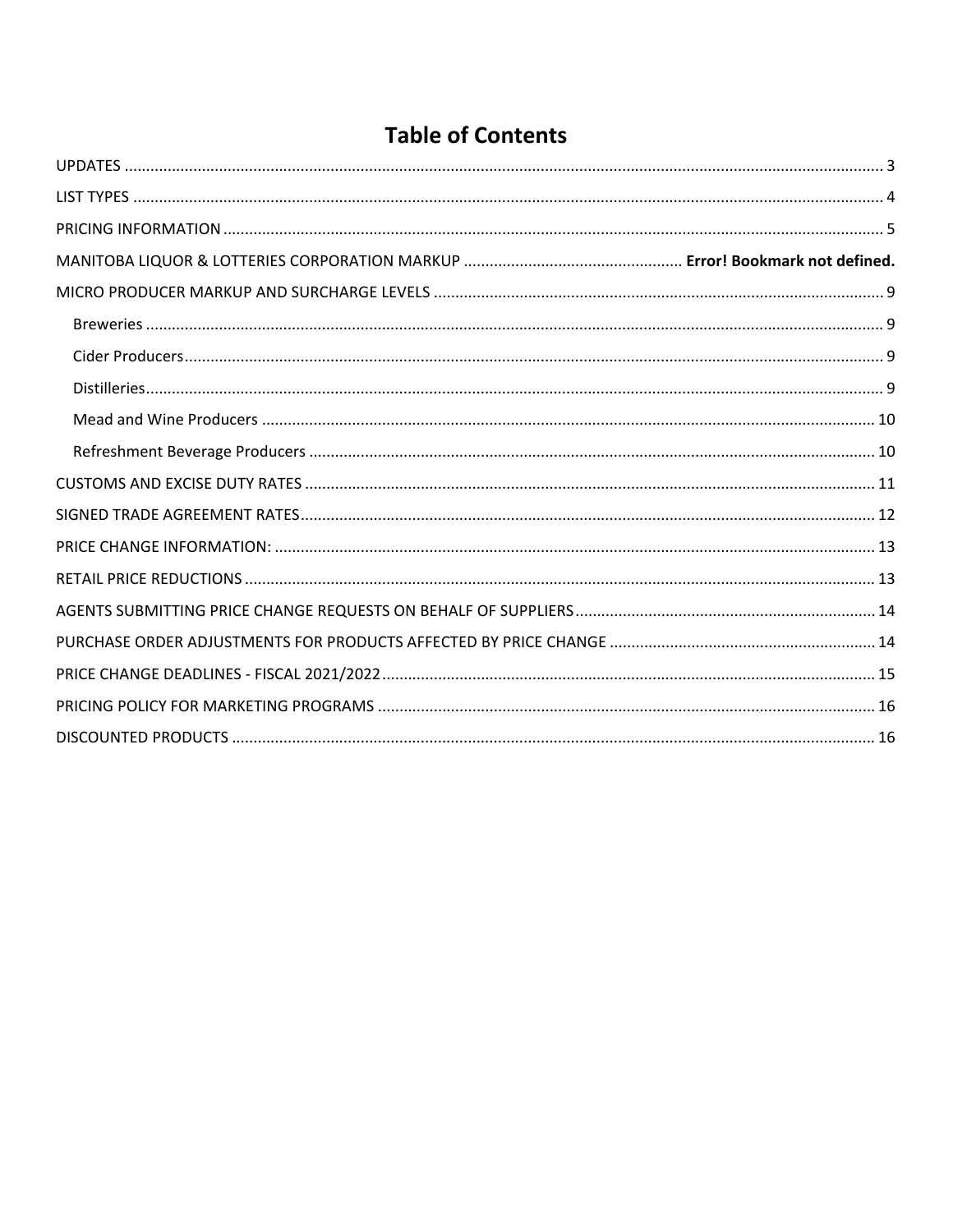# **UPDATES**

<span id="page-2-0"></span>The following pricing components have been **updated:**

- Manitoba Liquor & Lotteries Corporation Markup
- Small Producer markup and surcharges (all categories)
- Customs and Excise Duty Rates
- 2022/23 Price Change Schedule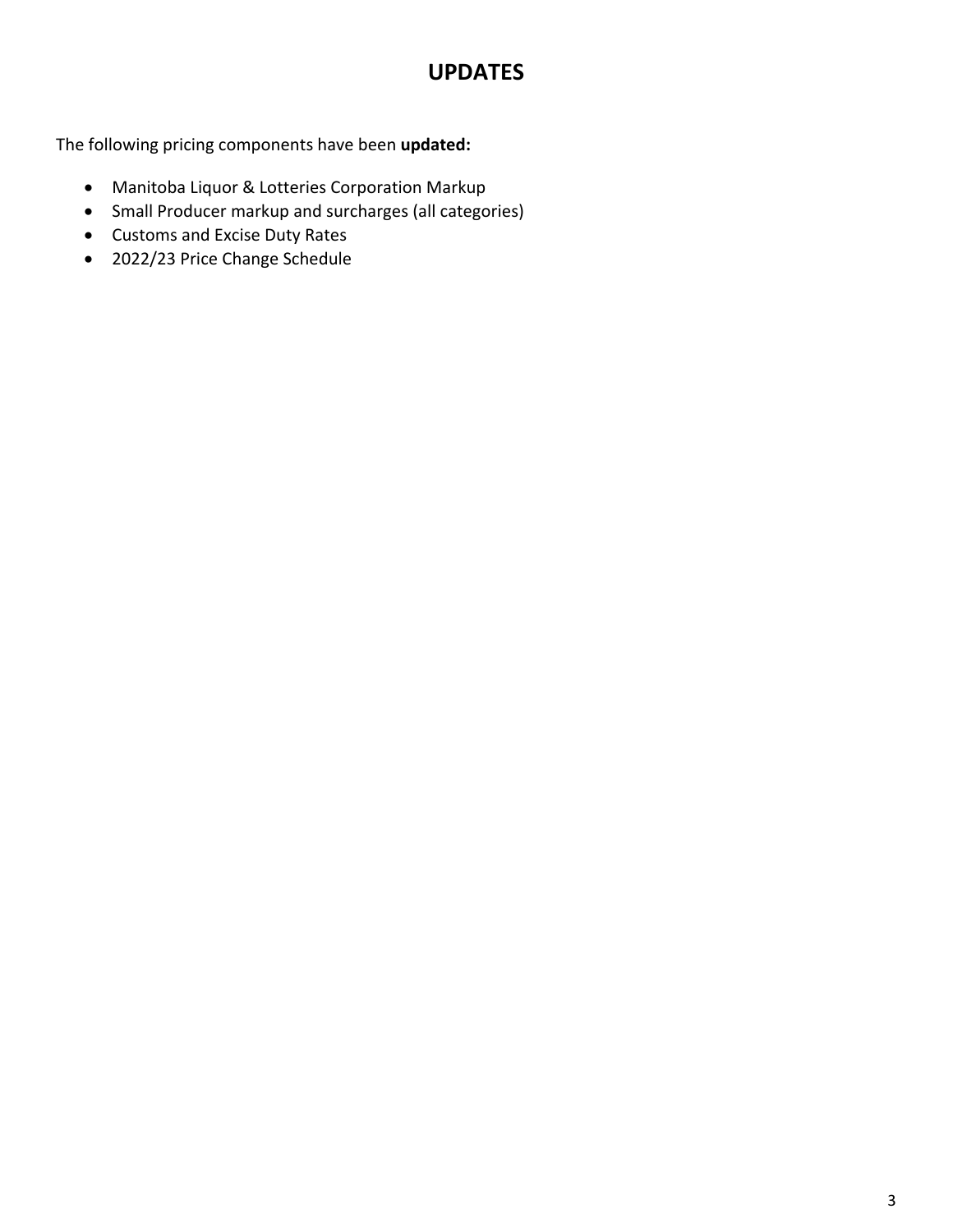# **LIST TYPES**

<span id="page-3-0"></span>At the time of listing, the Listing Committee will assign a list type to all products. List types may change based on sales performance and availability. The following is a basic definition of each list type.

#### **A Items (General List)**

*A Items* or *General List* represent the top 70% of profitability within each category's shelf group, all *General List* items will be forecasted and inventoried. *General List* products must be represented by a local agent to be active in the market. *General List* products have the greatest store distribution and the highest in stock service level.

#### **B Items (Specialty Core)**

*B Items* or *Specialty Core* represent the next 25% of profitability within each category's shelf group, *Specialty Core* items will be forecasted and inventoried. *Specialty Core* products do not require representation by a local agent. These products have significant store distribution and the second highest in stock service level.

#### **C Items (Specialty Fringe)**

*C Items* or *Specialty Fringe* represent the final 5% of profitability within each category's shelf group, *Specialty Fringe* items are forecasted and inventoried. *Specialty Fringe* products are unique or rare products and are typically higher-priced. They do not require representation by a local agent. These products have limited store distribution and a lower in stock service level.

#### **One Time Buy (formerly Seasonal)**

*One Time Buy* products are items that are purchased in limited quantities for a specific season (Holidays, Summer, Harvest, etc.) They are generally flavoured or labeled for a specific season or occasion. *One Time Buy* products are ordered only once per season and will be run out or delisted and do not require representation by a local agent. *One Time Buy* products are included in the Product Information Bulletin and are available for order by all customer types.

#### **Limited Release (formerly Buy Now)**

*Limited Release* products are items that are purchased in limited quantities usually for a specific season (Holidays, Summer, Harvest, etc.) They are generally flavoured or labeled for a specific season or occasion. *Limited Release* products are ordered only once per season and will be run out or delisted and do not require representation by a local agent. *Limited Release* products are made available to Commercial Customers through pre-commitment and are distributed to a pre-determined group of Liquor Marts.

# **PRODUCT DEFINITIONS AND CATEGORIES**

MBLL does not maintain definitions for specific products and categories. Instead MBLL uses a combination of [Canada Revenue Agency](https://www.canada.ca/en/revenue-agency/services/tax/technical-information/excise-duty.html) (CRA), Canadian Food Inspection Agency (CFIA) [Labelling Requirements for Alcoholic](https://www.inspection.gc.ca/food/requirements-and-guidance/labelling/industry/alcohol/eng/1392909001375/1392909133296)  [Beverages](https://www.inspection.gc.ca/food/requirements-and-guidance/labelling/industry/alcohol/eng/1392909001375/1392909133296) and permitted [Food Additives](https://www.canada.ca/en/health-canada/services/food-nutrition/food-safety/food-additives.html) and Food and Drug Regulations (FDR): Foods – [Division 2 Alcoholic Beverages](https://laws-lois.justice.gc.ca/eng/regulations/C.R.C.,_c._870/page-29.html#docCont) to define and categorize products.

MBLL reserves the right to determine markup and surcharges on unstandardized alcoholic beverages that do not meet CRA, CFIA or FDR standards or definitions.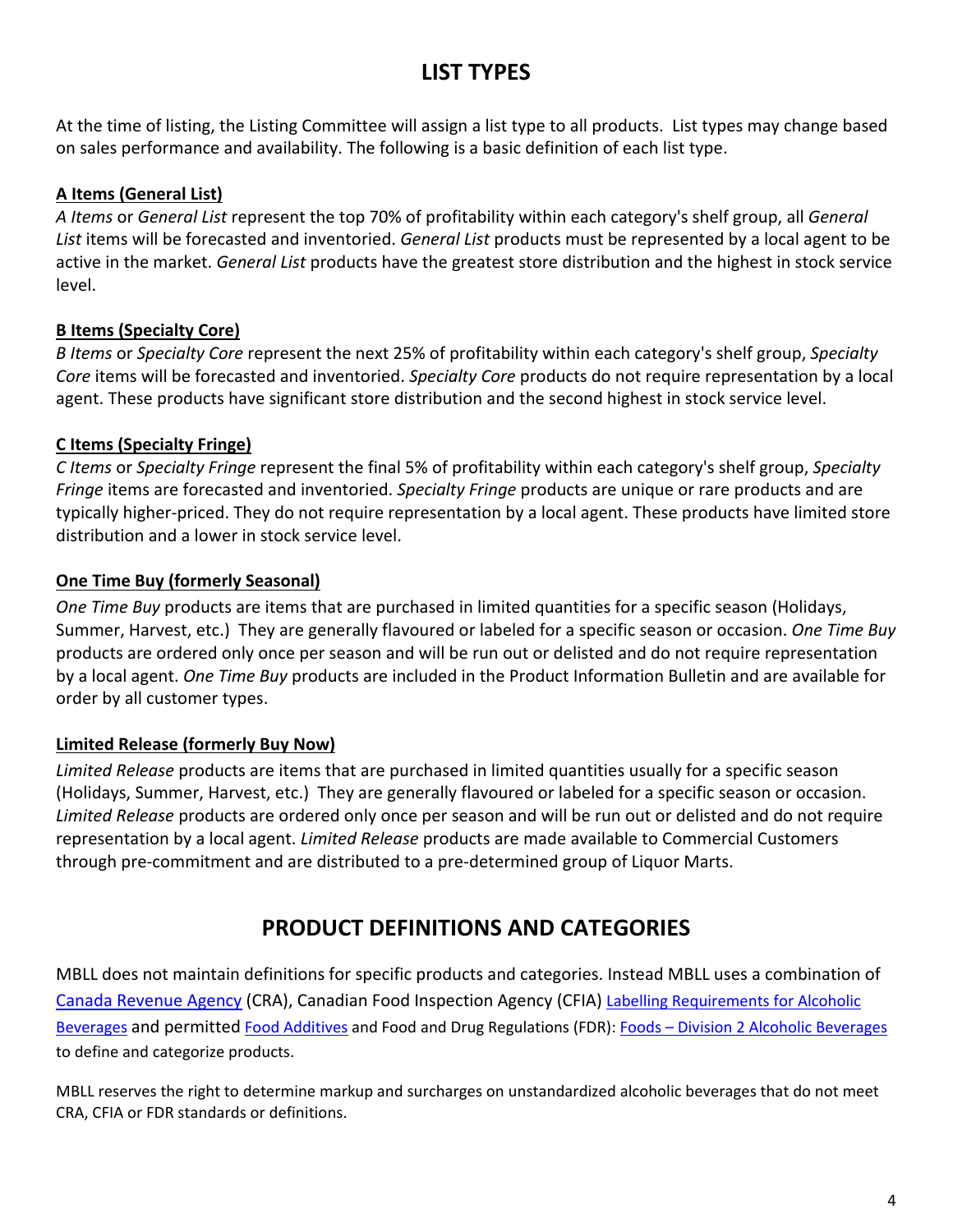# **PRICING INFORMATION**

### <span id="page-4-0"></span>**Contact Information**

For questions regarding pricing, trial pricing calculators or price change applications please contact Product Management Coordination at [ProductManagementCoordination@mbll.ca](mailto:ProductManagementCoordination@mbll.ca) or call 957-2500 x. 4998.

### **Minimum Markup**

Markups are calculated on a percentage basis of the duty paid landed cost of a particular product. The percentage calculated depends on the product category. A minimum dollar markup structure is employed in conjunction with the percentage markup. Markup applied is based on the greater of the percentage or the minimum markup value.

The minimum dollar markup is determined as being the most recent gross profit per package size for the most commonly priced products in each product category. The minimum markup may be adjusted annually dependent on the Manitoba Consumer Price Index (CPI [all items]) for the previous year. (See Markup Schedule).

### **Social Reference Pricing**

Social Reference Pricing (SRP) refers to the minimum retail price, before taxes, that liquor must be sold at in Liquor Marts, liquor vendors, specialty wine stores, and hotel beer vendors in Manitoba. No liquor product sold in the province can be priced lower than this established threshold, including special promotions, LTO's or if delisted.

The SRP can be found on our MBLL Partners website and may be adjusted annually dependent on the Manitoba Consumer Price Index (CPI [all items]) for the previous year.

#### **Per Package Surcharge**

The Per Package Surcharge is made up of an environmental recycling component and a product administration component. This surcharge is calculated on a per litre basis and may be adjusted annually dependent on the Manitoba Consumer Price Index (CPI [all items]) for the previous year. (See Markup Schedule)

### **Package Equalization**

The Package Equalization on the markup structure is intended to provide fairness and equity to consumers in the pricing of various product sizes. This surcharge is calculated on a per package basis unique to each size. (See markup schedule attached)

#### **Commercial Consideration**

Commercial Consideration is applied to import products sourced from outside Canada only. This warehousing fee is applied to offset the additional costs of warehousing products due to larger inventories (see markup schedule attached). Rates are applied to each product after the application of the appropriate markup rate.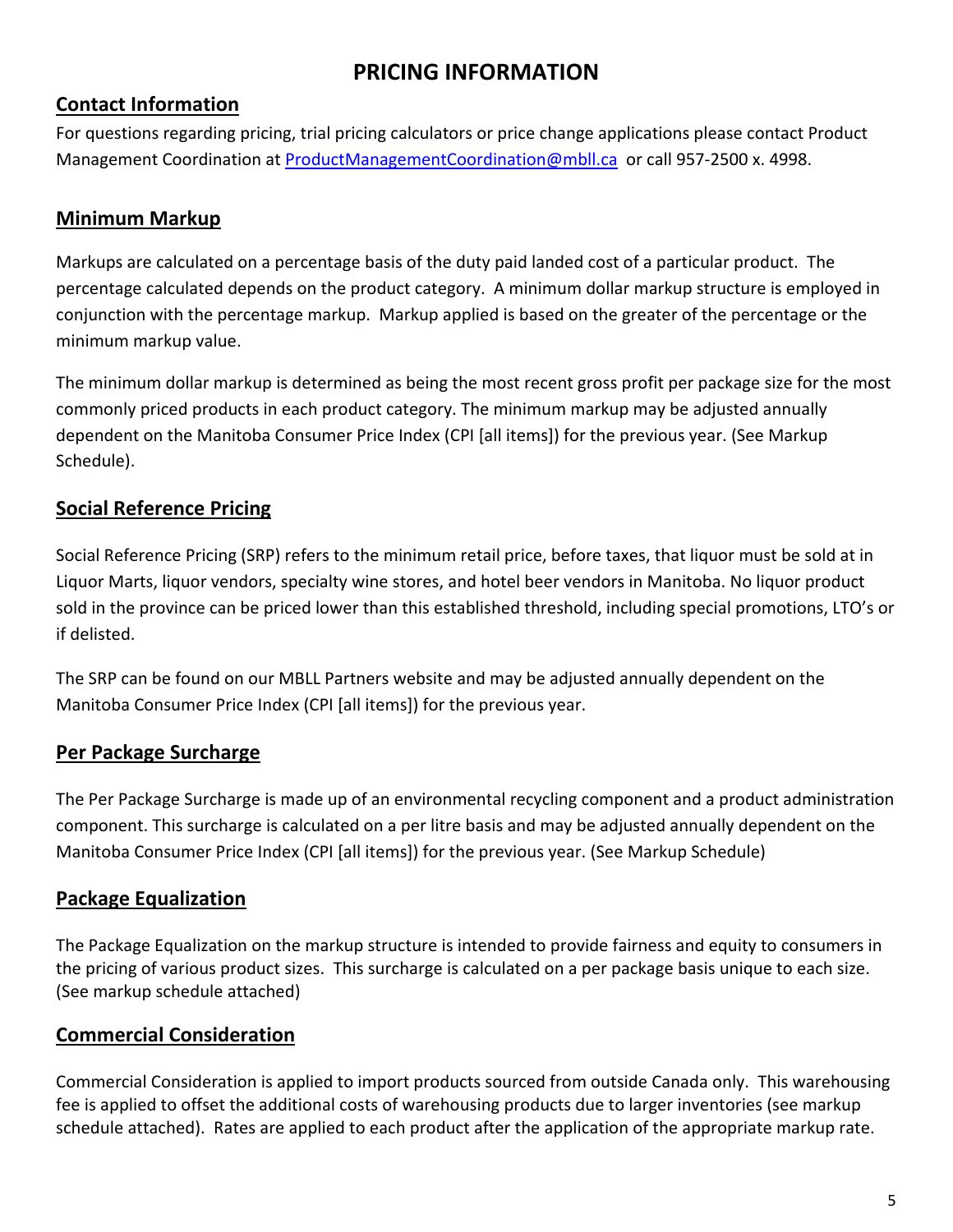### **Recycling Charge (MBLL Distributed Beer Only)**

The containers from Manitoba Liquor & Lotteries distributed beer can be returned to beer vendors by customers for refund but cannot be reused. Manitoba Liquor & Lotteries has a contract with a private beer distributor to recycle these containers and adds a recycling charge to the price of Manitoba Liquor & Lotteries distributed beer to offset the cost of recycling the containers. The recycling charge is built into the landed cost of the product, called *Extra Cost*.

Current rates charged:

| <b>Containers</b>  | <b>Charge added</b> |
|--------------------|---------------------|
| 24 bottles         | \$1.68              |
| 24 cans            | \$1.10              |
| Each PET container | \$0.10              |
|                    |                     |

#### **Handling Charges (Privately Distributed Beer)**

Manitoba Liquor & Lotteries adds a charge to the price of privately distributed beer to offset the handling fee paid to beer vendors for accepting returns of privately distributed beer containers. This charge is added after the licensee markup but before the markup to the public. The current handling charge added to the price of privately distributed beer is \$0.34 per dozen on all package sizes.

#### **Malt-Based Refreshment Beverages**

As per the memo dated July 26, 2018 regarding Program Changes for Liquor Products Retailed in Manitoba:

Any newly listed malt-based product with **over 4% residual sugar** content or sweetened with artificial sweeteners, stevia or other natural sweetening agents will be classified as a refreshment beverage and will have the standard refreshment beverage markup rate and retail commission applied.

Agents/Suppliers may be asked to provide a certificate of analysis in order to verify residual sugar content levels.

### **Trial Pricing Calculator**

The Trial Pricing Calculators for MBLL Distributed and Privately Distributed products are available on the [MBLL](https://www.mbllpartners.ca/node/9236)  [Partners](https://www.mbllpartners.ca/node/9236) website for agents/suppliers to calculate an approximate retail price or case cost for any new or listed MBLL distributed products with the current freight and exchange rates.

An updated Trial Pricing calculator will be posted to the MBLL Partners website in advance of the Price Change deadline with the upcoming freight and exchange rates.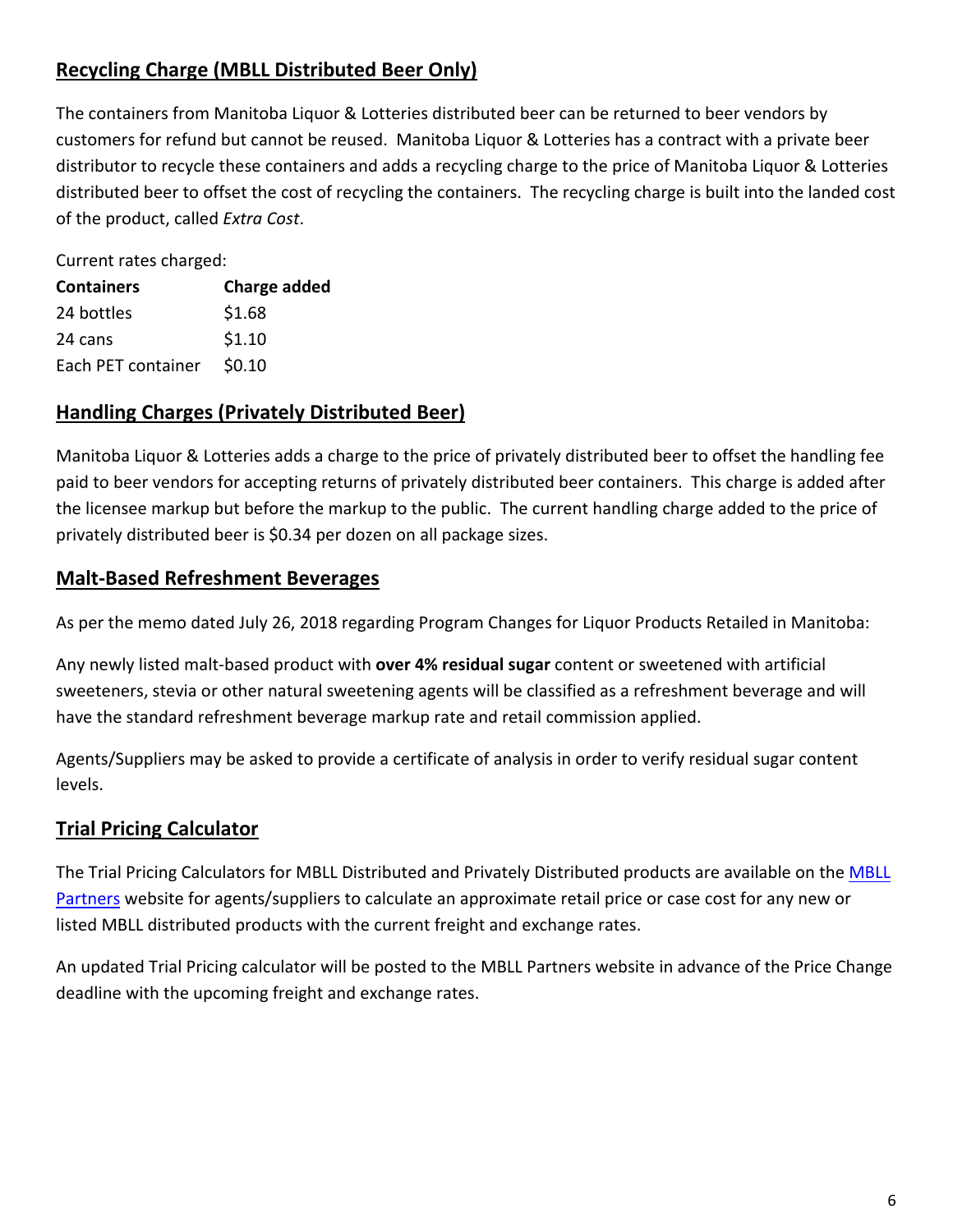# **MANITOBA LIQUOR & LOTTERIES CORPORATION MARKUP EFFECTIVE: April 16, 2022**

| (Sales Through Stores & Liquor Vendors)             |              |               | Per<br>Package |                  |              |             | <b>Commercial</b><br>Consideration |
|-----------------------------------------------------|--------------|---------------|----------------|------------------|--------------|-------------|------------------------------------|
|                                                     |              |               | Minimum        | Per Package      | Package      |             | Per Package                        |
|                                                     | Size/ml      | <b>Markup</b> | <b>Markup</b>  | <b>Surcharge</b> | Equalization | <b>U.S.</b> | Other                              |
| <b>Spirits</b>                                      |              | $\%$          | \$             | \$               | \$           | \$          | \$                                 |
| *See Micro Distillery Markups on p.9 if applicable. | 50           | 153           | 1.2245         | 0.0588           | 0.2142       | 0.0190      | 0.0325                             |
|                                                     | 200          | 153           | 4.2262         | 0.2354           | 0.3213       | 0.0760      | 0.1300                             |
|                                                     | 375          | 153           | 7.7643         | 0.4413           | 0.4284       | 0.1425      | 0.2438                             |
|                                                     | 700          | 153           | 13.1854        | 0.8238           |              | 0.2660      | 0.4550                             |
|                                                     | 750          | 153           | 14.1272        | 0.8826           |              | 0.2850      | 0.4875                             |
|                                                     | 1000         | 153           | 17.4711        | 1.1768           |              | 0.3800      | 0.6500                             |
|                                                     | 1140         | 153           | 20.8514        | 1.3416           | 0.2678       | 0.4332      | 0.7410                             |
|                                                     | 1750         | 153           | 31.5493        | 2.0594           | 0.3213       | 0.6650      | 1.1375                             |
|                                                     | 3000         | 153           | 51.7795        | 3.5304           |              | 1.1400      | 1.9500                             |
|                                                     | 3750         | 153           | 63.2126        | 4.4130           |              | 1.4250      | 2.4375                             |
| <b>Liqueurs</b>                                     |              |               |                |                  |              |             |                                    |
|                                                     | 50           | 153           | 1.2245         | 0.0588           | 0.2142       | 0.0155      | 0.0340                             |
|                                                     | 200          | 153           | 4.2262         | 0.2354           | 0.3213       | 0.0620      | 0.1360                             |
|                                                     | 375          | 153           | 7.7643         | 0.4413           | 0.4284       | 0.1163      | 0.2550                             |
|                                                     | 700          | 153           | 13.1854        | 0.8238           |              | 0.2170      | 0.4760                             |
|                                                     | 750          | 153           | 14.1272        | 0.8826           |              | 0.2325      | 0.5100                             |
|                                                     | 1000         | 153           | 17.4711        | 1.1768           |              | 0.3100      | 0.6800                             |
|                                                     | 1140         | 153           | 20.8514        | 1.3416           | 0.2678       | 0.3534      | 0.7752                             |
|                                                     | 1750         | 153           | 31.5493        | 2.0594           | 0.3213       | 0.5425      | 1.1900                             |
| <b>Wines (Still, Fortified &amp; Effervescent)</b>  |              |               |                |                  |              |             |                                    |
|                                                     | 50           | 95            | 0.2540         | 0.0911           |              | 0.0075      | 0.0220                             |
|                                                     | 200          | 95            | 1.0196         | 0.3644           |              | 0.0300      | 0.0880                             |
|                                                     | 375          | 95            | 1.9085         | 0.6832           |              | 0.0563      | 0.1650                             |
|                                                     | 500          | 95            | 2.5470         | 0.9110           |              | 0.0750      | 0.2200                             |
|                                                     | 750          | 95            | 3.2073         | 1.3664           | 0.2678       | 0.1125      | 0.3300                             |
|                                                     | 1000         | 95            | 3.6709         | 1.8219           | 0.2678       | 0.1500      | 0.4400                             |
|                                                     | 1500         | 95            | 5.3377         | 2.7329           | 0.6212       | 0.2250      | 0.6600                             |
|                                                     | 2000         | 95            | 6.8850         | 3.6438           | 0.6963       | 0.3000      | 0.8800                             |
|                                                     | 3000         | 95            | 9.9912         | 5.4657           | 0.7498       | 0.4500      | 1.3200                             |
|                                                     | 4000         | 95            | 12.3277        | 7.2876           | 1.2532       | 0.6000      | 1.7600                             |
|                                                     | 10000        | 95            | 26.5379        | 18.2190          | 1.6281       | 1.5000      | 4.4000                             |
|                                                     | 16000        | 95            | 43.0561        | 29.1504          | 6.0945       | 2.4000      | 7.0400                             |
|                                                     | 18000        | 95            | 48.4383        | 32.7942          | 6.8549       | 2.7000      | 7.9200                             |
| <b>Refreshment Beverages</b>                        |              |               |                |                  |              |             |                                    |
| (Coolers & Ciders)                                  | 330          | 95            | 1.0341         | 0.2941           | 0.0536       | 0.0726      | 0.1353                             |
|                                                     | 341          | 95            | 1.0683         | 0.3039           | 0.0536       | 0.0750      | 0.1398                             |
|                                                     | 355          | 95            | 1.1124         | 0.3163           | 0.0536       | 0.0781      | 0.1456                             |
|                                                     | 375          | 95            | 1.1755         | 0.3342           | 0.0536       | 0.0825      | 0.1538                             |
|                                                     | 473          | 95            | 1.4827         | 0.4215           | 0.0750       | 0.1041      | 0.1939                             |
|                                                     | 710          | 95            | 2.1347         | 0.6327           | 0.1071       | 0.1562      | 0.2911                             |
|                                                     | 750          | 95            | 2.2664         | 0.6683           | 0.1178       | 0.1650      | 0.3075                             |
|                                                     | 1000         | 95            | 3.0219         | 0.8911           | 0.1499       | 0.2200      | 0.4100                             |
|                                                     | 1364 (4/341) | 95            | 3.7054         | 1.2155           | 0.2144       | 0.3001      | 0.5592                             |
|                                                     | 1420 (4/355) | 95            | 3.8576         | 1.2654           | 0.2144       | 0.3124      | 0.5822                             |
|                                                     | 1980 (6/330) | 95            | 4.1361         | 1.7644           | 0.3216       | 0.4356      | 0.8118                             |
|                                                     | 2000         | 95            | 4.1779         | 1.7822           | 0.2999       | 0.4400      | 0.8200                             |
|                                                     | 2046 (6/341) | 95            | 4.7425         | 1.8232           | 0.3216       | 0.4501      | 0.8389                             |
|                                                     | 4260(12/355) | 95            | 9.8743         | 3.7961           | 0.6432       | 0.9372      | 1.7466                             |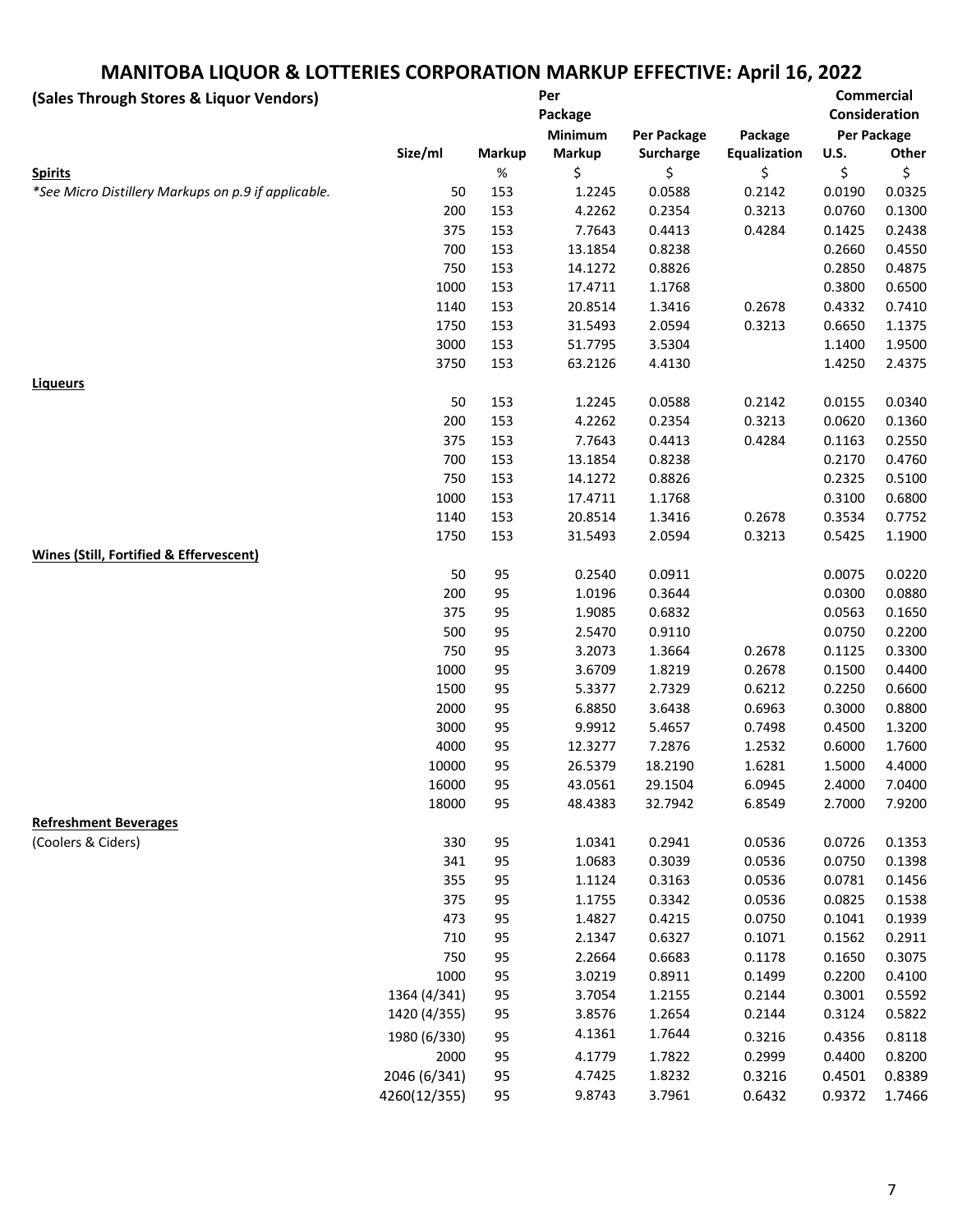#### **MANITOBA LIQUOR & LOTTERIES CORPORATION MARKUP EFFECTIVE: April 16, 2022**

| Per                                             |                    |                |               |           |              | <b>Commercial</b> |               |
|-------------------------------------------------|--------------------|----------------|---------------|-----------|--------------|-------------------|---------------|
| (Sales Through Stores & Liquor Vendors)         |                    |                | Package       |           |              |                   | Consideration |
|                                                 |                    | <b>Minimum</b> | Per Package   | Package   |              | Per Package       |               |
|                                                 | Size/ml            | <b>Markup</b>  | <b>Markup</b> | Surcharge | Equalization | <b>U.S.</b>       | Other         |
| <b>Beer</b>                                     |                    | %              | \$            | \$        | \$           | \$                | \$            |
| *See Microbrewery Markups on p.9 if applicable. |                    |                |               |           |              |                   |               |
| Per Litre <1 litre                              | 1000               | 75             | 2.1812        | 0.4375    |              | 0.5700            | 0.6400        |
| Per Litre 1.001 - 3.000 litres                  | 1000               | 75             | 1.9586        | 0.4375    |              | 0.5700            | 0.6400        |
| Per litre 3.001 - 13.000 litres                 | 1000               | 75             | 1.8918        | 0.4375    |              | 0.5700            | 0.6400        |
| Beer (Kegs-All Sizes) Licensee Only             |                    |                |               |           |              |                   |               |
|                                                 | 1000               | 75             | 1.4467        | 0.4375    |              | 0.5700            | 0.6400        |
| <b>Beer - Package Equalization</b>              |                    |                |               |           |              |                   |               |
|                                                 | 24 bottle packages |                |               |           | 0.3840       |                   |               |
|                                                 | 8 can packages     |                |               |           | 0.1608       |                   |               |
|                                                 | 15 can packages    |                |               |           | 0.1515       |                   |               |
|                                                 | 20 can packages    |                |               |           | 0.2140       |                   |               |
|                                                 | 30 can packages    |                |               |           | 0.2670       |                   |               |
|                                                 | 36 can packages    |                |               |           | 0.2664       |                   |               |
|                                                 |                    |                |               |           |              |                   |               |

#### **NOTES**

- *1. Calculations of Per Package Surcharge for each category are done on a per litre basis but have been listed for each size.*
- *2. Calculations of Package Equalization for each category are done on a per package basis unique to each size in the category.*
- *3. Calculations of commercial consideration for each category are done on a per litre basis. Commercial Consideration is applied to all import products as well as beer distributed out of Manitoba Liquor & Lotteries Warehouse.*
- *4. Retail prices are calculated by applying the greater of the minimum dollar markup as above or markup percentage as above, on the landed cost per bottle or per can cost. The Per Package Surcharge are added to this amount. For MBLL distributed, imported products, a fixed dollar-per-litre "commercial consideration" is then added. Provincial sales tax of 7% and Goods and Services Tax of 5% is then applied.*
- *5. All alcoholic beverages, excluding beer, which are in non-deposit but recyclable containers, have an environmental protection tax built into the pricing structure.*
- *6. Gift items (including liquor in special bottles, gift packs, special packaging, etc.) are priced by applying the full markup to the landed cost of the liquor. No markup is applied to the gift and/or packaging of the product.*
- *7. Refreshment beverages include spirit, wine-based coolers, malt-based coolers over 4% residual sugar or sweetened with artificial sweeteners, stevia or other sweetening agents and ciders*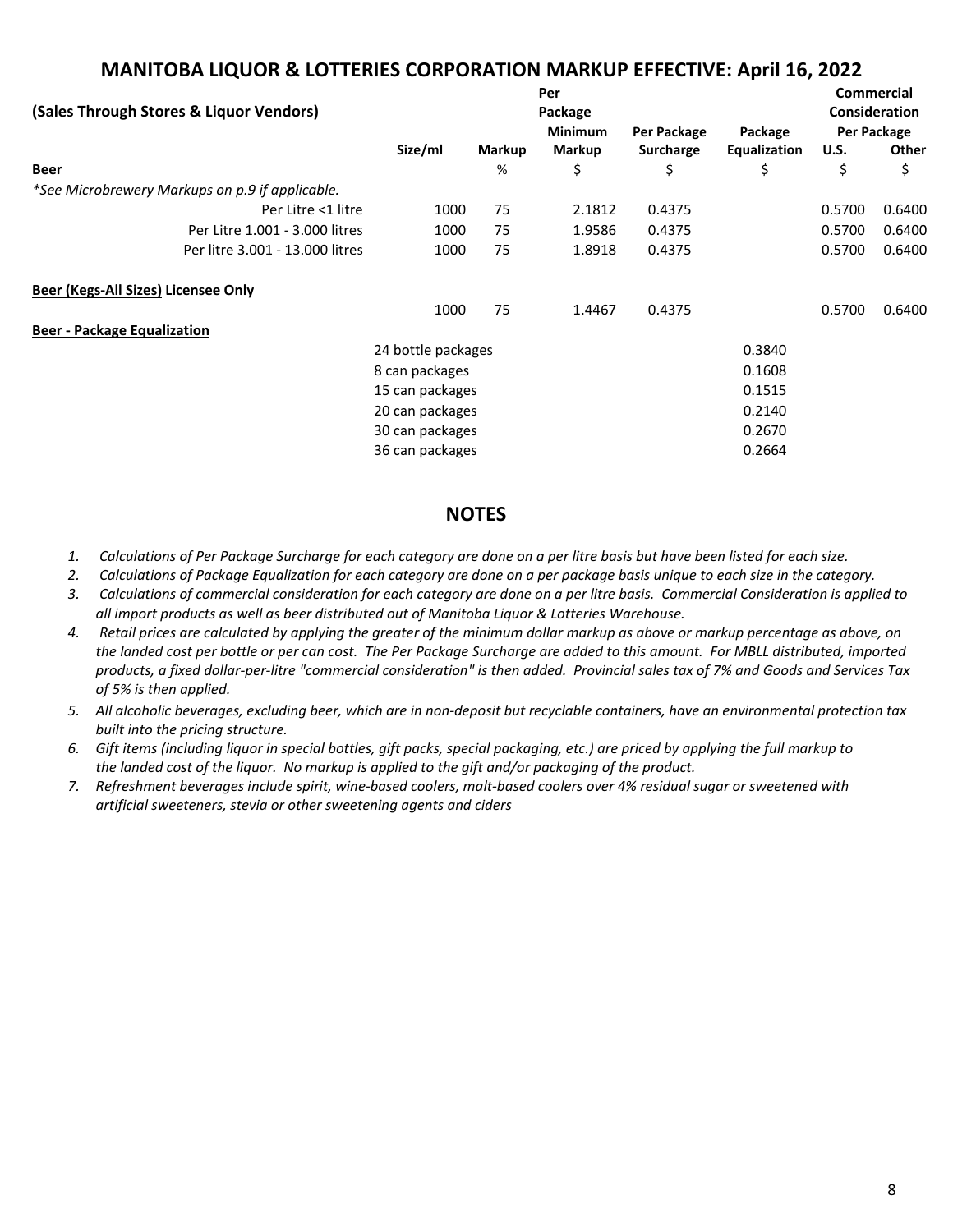### **MICRO PRODUCER MARKUP AND SURCHARGE LEVELS**

#### <span id="page-8-1"></span><span id="page-8-0"></span>**Breweries**

To qualify for the markup and surcharge rates, breweries must have total annual worldwide production of less than 25,000 hectolitres, including product produced at or as a contract brewer. All Beer must be produced through active, on-site fermentation through finishing and bottling at the same facility.

*Beer with greater than 4% residual sugar content will be classified as a cooler and will have the standard refreshment beverage markup rate and retail commission applied.* 

| <b>LEVELS</b> | <b>HECTOLITRES</b> | <b>MARKUP TO</b> | <b>MARKUP TO</b> | <b>MARKUP</b> | <b>SURCHARGE</b> |
|---------------|--------------------|------------------|------------------|---------------|------------------|
|               | (100 Litres)       | <b>LICENSEE</b>  | <b>RETAIL</b>    | <b>TOTAL</b>  | \$/Litre         |
|               | $<$ 5,000          | 10%              | 26%              | 36%           | \$0.1070         |
|               | 5,001-12,000       | 15%              | 26%              | 41%           | \$0.1070         |
|               | 12,001-18,000      | 24%              | 26%              | 50%           | \$0.1070         |
|               | 18,001-25,000      | 36%              | 26%              | 62%           | \$0.3013         |
|               | >25,001            | 49%              | 26%              | 75%           | \$0.4375         |

#### **LEVEL for Brewers (Effective April 16, 2022)**

#### <span id="page-8-2"></span>**Cider Producers**

To qualify for the markup and surcharge rates, cider producers must have total annual worldwide production of less than 50,000 litres. All products must be produced through active, on-site fermentation through finishing and bottling at the same facility.

#### **LEVEL for Cider Producers (Effective April 16, 2022)**

| <b>LEVELS</b> | <b>LITRES</b> | <b>MARKUP TO RETAIL</b> | <b>SURCHARGE</b> |
|---------------|---------------|-------------------------|------------------|
|               | < 7,000       | 40%                     | \$0.2100         |
|               | 7,001-15,000  | 50%                     | \$0.2100         |
|               | 15,001-30,000 | 65%                     | \$0.2100         |
|               | 30,001-50,000 | 80%                     | \$0.6900         |
|               | >50,001       | 95%                     | \$0.8911         |

#### <span id="page-8-3"></span>**Distilleries**

To qualify for the markup and surcharge rates, distilleries must have total annual worldwide production of less than 25,000 litres. All products must be produced through active, on-site distillation through finishing and bottling at the same facility. All grape-based spirits and any products manufactured using Neutral Grain Spirits (NGS) or purchased bulk spirits either in whole, as part of a blending, bottling, dilution or re-distillation process will not qualify for Micro-Distillery Markup status.

| <b>LEVELS</b> | <b>LITRES</b> | <b>MARKUP TO RETAIL</b> | <b>SURCHARGE</b> |
|---------------|---------------|-------------------------|------------------|
|               | < 7,000       | 50%                     | \$0.2700         |
|               | 7,001-15,000  | 75%                     | \$0.2700         |
|               | 15,001-20,000 | 100%                    | \$0.2700         |
|               | 20,001-25,000 | 125%                    | \$0.8900         |
|               | >25,001       | 153%                    | \$1.1768         |

#### **LEVEL for Distillers (Effective April 16, 2022)**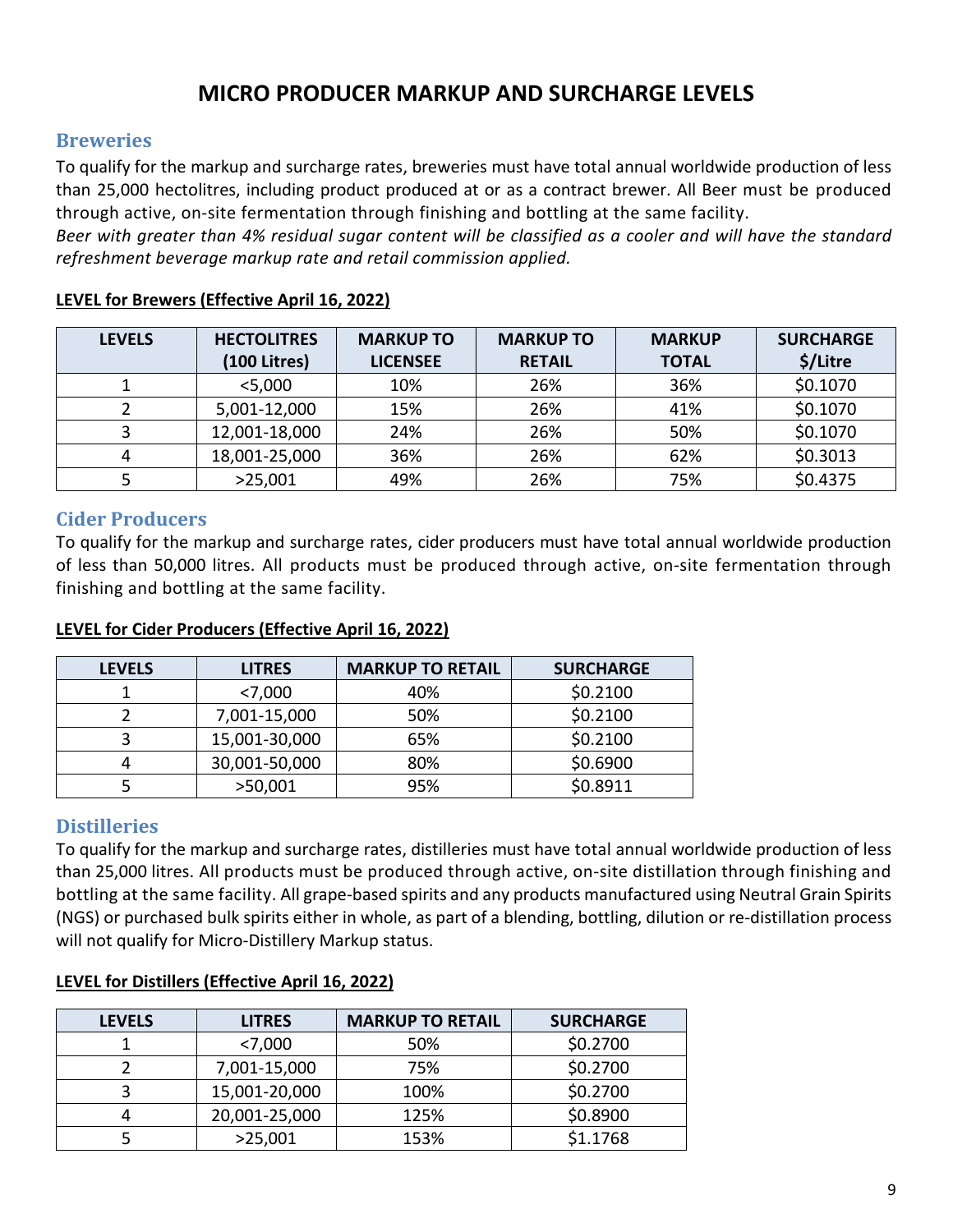# **MICRO PRODUCER MARKUP AND SURCHARGE LEVELS**

#### <span id="page-9-0"></span>**Mead and Wine Producers**

To qualify for the markup and surcharge rates, mead and wine producers must have total annual worldwide production of less than 25,000 litres. All products must be produced through active, on-site fermentation through finishing and bottling at the same facility.

| <b>LEVELS</b> | <b>LITRES</b> | <b>MARKUP TO RETAIL</b> | <b>SURCHARGE</b> |
|---------------|---------------|-------------------------|------------------|
|               | < 7,000       | 40%                     | \$0.4300         |
|               | 7,001-15,000  | 50%                     | \$0.4300         |
|               | 15,001-20,000 | 65%                     | \$0.4300         |
|               | 20,001-25,000 | 80%                     | \$1.3833         |
|               | >25,001       | 95%                     | \$1.8219         |

#### **LEVEL for Mead and Wine Producers (Effective April 16, 2022)**

#### <span id="page-9-1"></span>**Refreshment Beverage Producers**

To qualify for the markup and surcharge rates, refreshment beverage producers must have total annual worldwide production of less than 25,000 litres. All products must be produced through active, on-site distillation through finishing and bottling at the same facility. All grape-based spirits, products manufactured using purified flavoured alcohol and any products manufactured using Neutral Grain Spirits (NGS) or purchased bulk spirits either in whole, as part of a blending, bottling, dilution or re-distillation process will not qualify for Micro Producer status.

#### **LEVEL for Refreshment Beverage Producers (Effective April 16, 2022)**

| <b>LEVELS</b> | <b>LITRES</b> | <b>MARKUP TO RETAIL</b> | <b>SURCHARGE</b> |
|---------------|---------------|-------------------------|------------------|
|               | < 7,000       | 40%                     | \$0.2100         |
|               | 7,001-15,000  | 50%                     | \$0.2100         |
|               | 15,001-20,000 | 65%                     | \$0.2100         |
| 4             | 20,001-25,000 | 80%                     | \$0.6900         |
|               | >25,001       | 95%                     | \$0.8911         |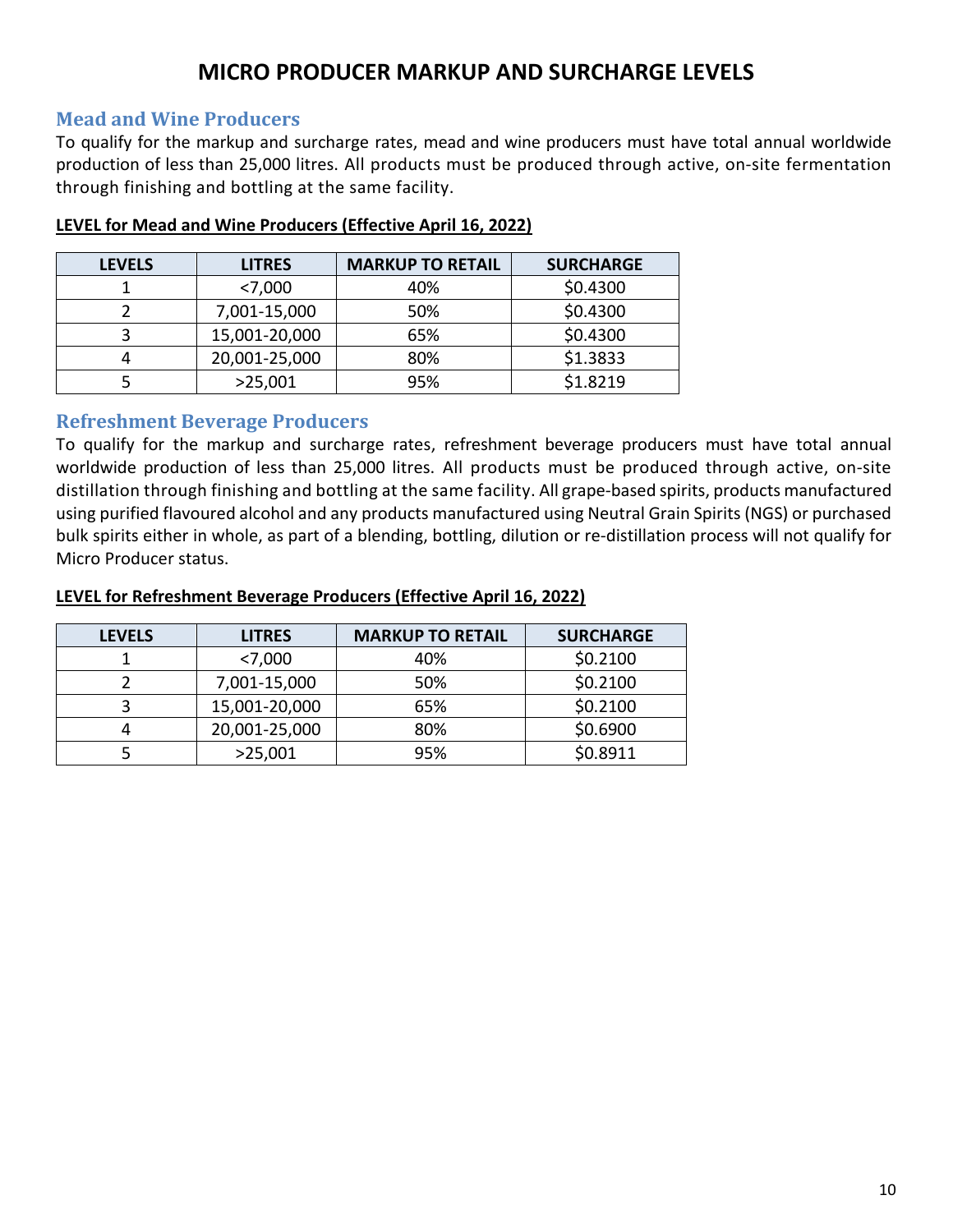# **CUSTOMS AND EXCISE DUTY RATES**

*Effective April 1, 2022*

<span id="page-10-0"></span>

| <b>Description</b>                             | <b>Customs Duty</b> | <b>Excise Duty</b> |
|------------------------------------------------|---------------------|--------------------|
|                                                | Rate                | Rate               |
| <b>SPIRITS</b>                                 |                     |                    |
| Gin                                            | 4.92/LAA            | 13.042/LAA         |
| Rum                                            | 24.56/LAA           | 13.042/LAA         |
| Vodka                                          | 12.28/LAA           | 13.042/LAA         |
| Liqueur                                        | 12.28/LAA           | 13.042/LAA         |
| <b>Miscellaneous Spirits</b>                   | 12.28/LAA           | 13.042/LAA         |
| Whisky(ey), Brandy, Tequila                    | N/A                 | 13.042/LAA         |
| <b>WINE</b>                                    |                     |                    |
| Vermouth & Aperitif Wine                       | N/A                 | 0.688/L            |
| <b>Fortified Wine</b>                          |                     |                    |
| Exceeding 13.7% alc/vol but not 14.9% alc/vol  | 4.68/L              | 0.688/L            |
|                                                | AU/NZ 2.75/L        |                    |
| Exceeding 14.9% alc/vol                        | N/A                 | 0.688/L            |
| Table/Still Wine                               |                     |                    |
| Not exceeding 7% alc/vol and < 2litres         | 1.87/L              | 0.330/L            |
| > 2litres                                      | N/A                 | 0.330/L            |
| 7% - 13.7 % alc/vol and < 2litres              | 1.87/L              | 0.688/L            |
| > 2litres                                      | N/A                 | 0.688/L            |
| Exceeding 13.7% alc/vol but not 14.9% alc/vol  | 4.68/L              | 0.688/L            |
| Exceeding 14.9% alc/vol                        | N/A                 | 0.688/L            |
| <b>Sparkling Wine</b>                          |                     |                    |
| Not exceeding 7% alc/vol                       | N/A                 | 0.330/L            |
| Exceeding 7% alc/vol                           | N/A                 | 0.688/L            |
| <b>REFRESHMENT BEVERAGES</b>                   |                     |                    |
| Not exceeding 7% alc/vol                       |                     |                    |
| - Spirit Based                                 | 12.28/LAA           | 0.330/L            |
| - Wine Based <2litres                          | 1.87/L              | 0.330/L            |
| - Wine Based > 2litres                         | N/A                 | 0.330/L            |
| - Wine Based and Ciders                        | 0.2816/L            | 0.330/L            |
| <b>Beer and Malt Based Coolers</b>             |                     |                    |
| (Rates may vary on supplier production levels) |                     |                    |
| Not exceeding 1.2% alc/vol                     | N/A                 | 0.2890/L           |
| Exceeding 1.2% alc/vol but not 2.5% alc/vol    | N/A                 | 0.1741/L           |
| Exceeding 2.5% alc/vol                         | N/A                 | 0.3482/L           |

**LAA** = Litre of Absolute Alcohol *(Formula: Size of selling unit (L) x Alcohol by volume x applicable rate)*

**L** = Litre *(Formula: Size of selling unit (L) x applicable rate)*

Domestic products are subject to Excise rates only

Products with Certificate of Origins submitted for Signed Trade Agreements will not have customs applied.

Additional information on custom rates can be found:

<https://www.cbsa-asfc.gc.ca/trade-commerce/tariff-tarif/2020/01-99/ch22-2020-eng.pdf>

And additional information on excise rates can be found:

https://www.canada.ca/en/revenue-agency/services/forms-publications/publications/edrates/excise-duty-rates.html# Toc505753867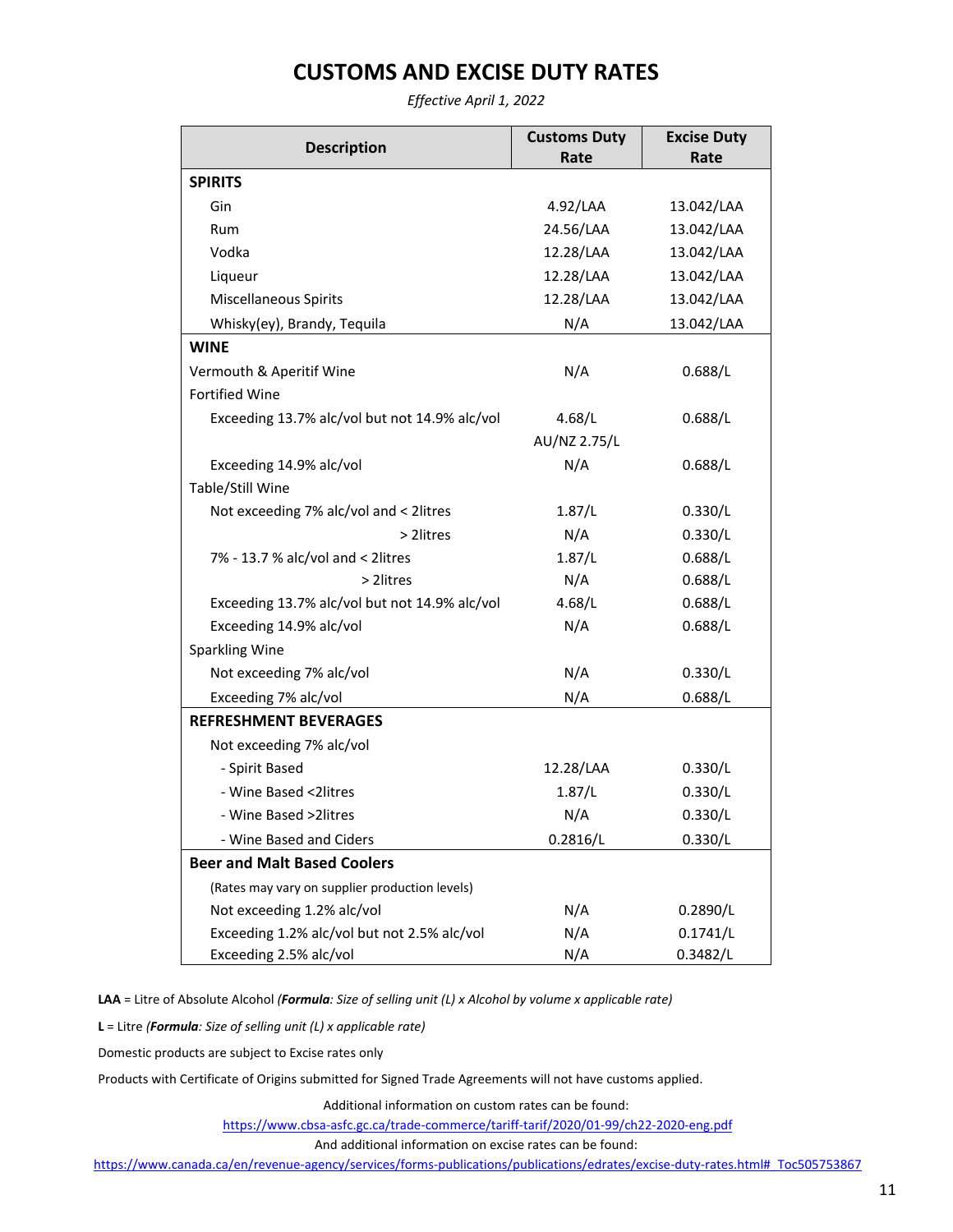# **SIGNED TRADE AGREEMENT RATES**

<span id="page-11-0"></span>In order to qualify for the lower trade agreement rates, each agent/supplier from the originating country must supply Manitoba Liquor & Lotteries with a Certificate of Origin. This certificate must be submitted on an annual basis or the duty rate on these products will lose the MFN (Most Favoured Nation) rate. These blanket certificates must indicate all products the agent/exports to Canada for one year (January 1 to December 31). A new certificate will be required for each calendar year.

Each year if a Certificate of Origin has not been received by the date required, the agent/supplier's products will revert to the higher tariff rate and the corresponding higher retail price will be implemented at the earliest convenient date after January 1.

Any Certificate of Origin received for listed products between November 1 and December 31 will be applied to the following calendar year. Certificate of Origin's submitted for new listings during this time will be applied immediately; please note that a separate Certificate of Origin must also be submitted for the following calendar year.

*For more information on signed trade agreements, please contact Manitoba Liquor & Lotteries Customs Department:*

Tonya Heilman Crystal Reid [tonya.heilman@mbll.ca](mailto:tonya.heilman@mbll.ca) [crystal.reid@mbll.ca](mailto:crystal.reai@mbll,ca)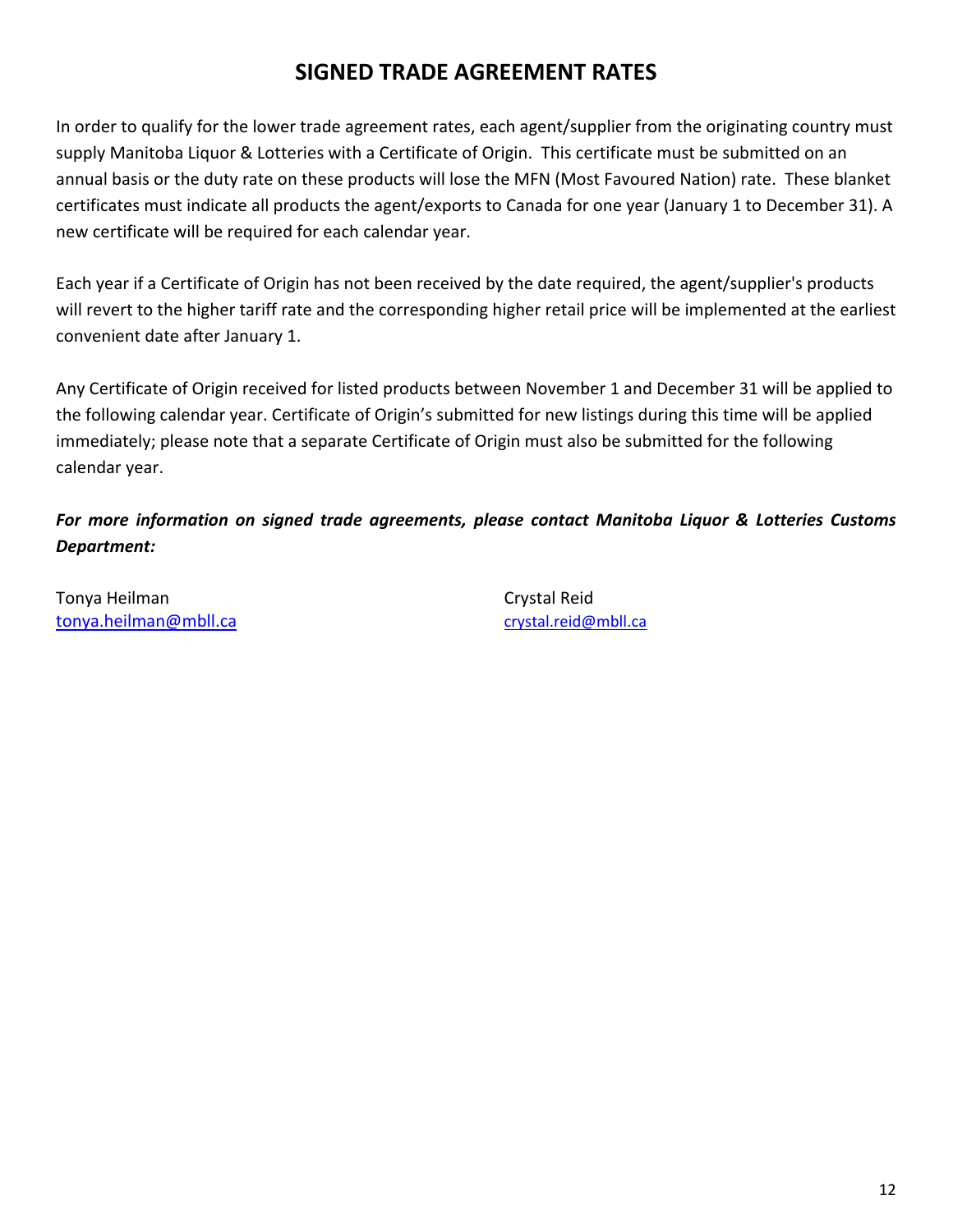# **PRICE CHANGE INFORMATION: MBLL AND PRIVATELY DISTRIBUTED PRODUCTS**

<span id="page-12-0"></span>Price Changes occur six (6) times annually for all eligible products. Manitoba Liquor & Lotteries initiated changes, such as freight rates, exchange rates, markups and/or other changes will occur as part of price changes. Where possible, two weeks prior to the price change submission deadline, industry will be notified of any freight, exchange, or other changes. All requests for price changes must be submitted by the deadline dates outlined on the following page. Absolutely no extensions will be allowed.

**Suppliers and Agents will only be required to submit price changes for items they wish to have the retail price adjusted for.** Changes to freight and exchange will be applied to case cost and previously submitted supplier retail will be maintained unless a price change request is submitted.

Note all price change requests must be submitted on the Manitoba Liquor & Lotteries Request for Price Change form:

- *All listed products are eligible for price changes with the exception of:*
	-
	- o *Distinctions* o *Special Orders\*\**
	- o *Allocations* o *Limited Release*
	- o *Specialty Wine Store Exclusives*
- *Items included on price change submission must have a retail price change. Do not list any products that do not have changes to their prices, retail is maintained for all products and case cost is adjusted.*
- *All required fields (marked with \*) must be completed with up-to-date information.*

*\*\*Special orders are priced upon arrival to maintain case cost. In the event of rate fluctuations case cost will be maintained and retail price will be adjusted.*

<span id="page-12-1"></span>Retail prices for all Allocations and Distinctions will be evaluated based on date of arrival per purchase order. These are "open" price changes, where suppliers (or their assigned agents/representatives) can submit new case costs/retails for any of their products. Submit all price change submissions to [pricechange@mbll.ca](mailto:pricechange@mbll.ca)

# **RETAIL PRICE REDUCTIONS**

### *All supplier wholesale price quotation reductions must remain in effect for a minimum of two months (60 days).*

Any request for a reduction in retail price will result in a chargeback to the supplier for all inventories on hand on the effective date of the price reduction. The chargeback for Liquor Stores and Distribution Centre inventory is calculated by taking the difference between the invoice cost that is required for the current retail price and the invoice cost required for the requested price multiplied by the total inventory on hand. The reduced quote will be in effect approximately one week prior to the reduced retail price to ensure that inventories received once the price change is in effect are at the same price. The date the quote is effective will be confirmed to suppliers.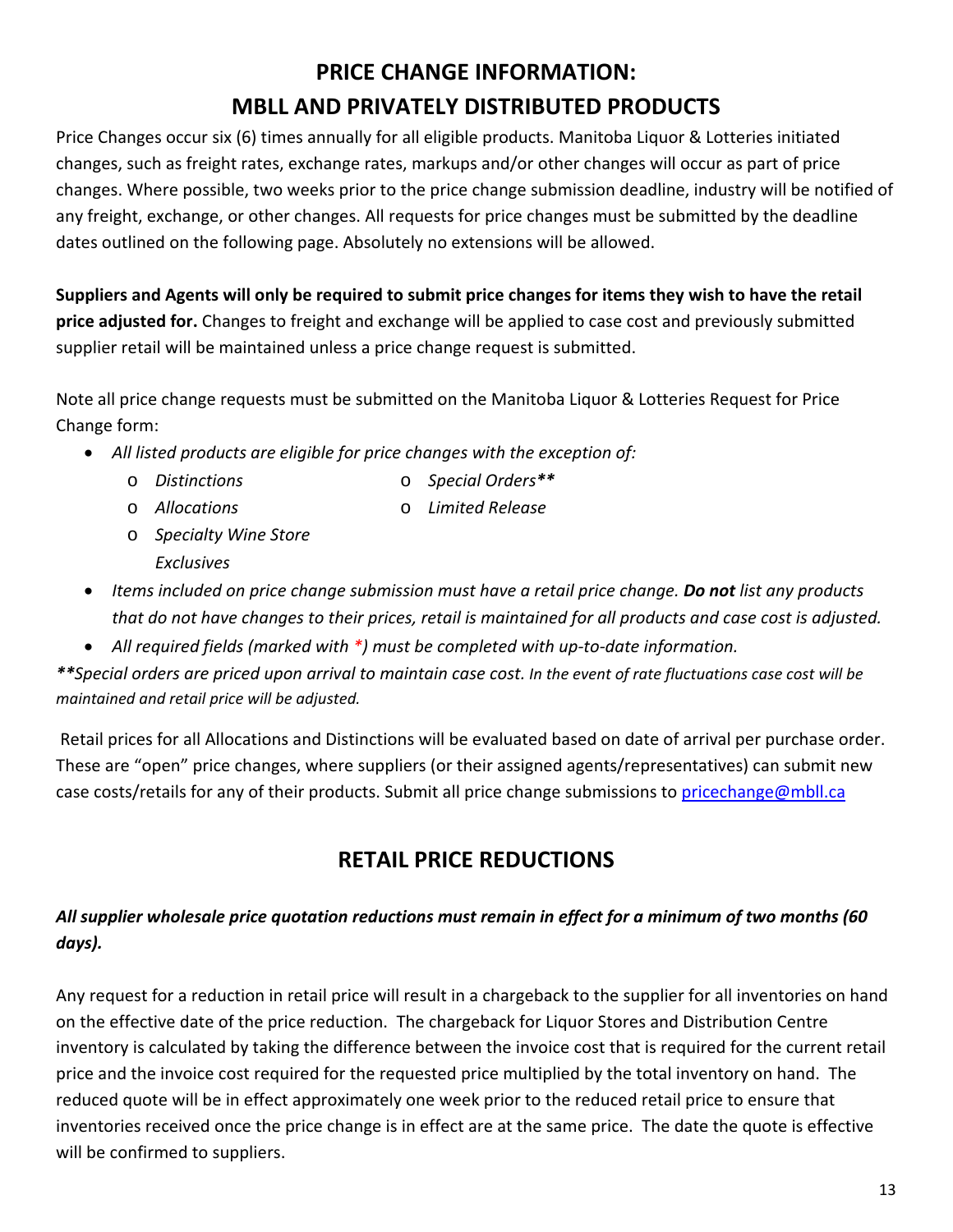# <span id="page-13-0"></span>**AGENTS SUBMITTING PRICE CHANGE REQUESTS ON BEHALF OF SUPPLIERS**

Manitoba Liquor & Lotteries will accept price change submissions from Agents on behalf of their suppliers.

#### *The following conditions must be met:*

- 1. The Agent accepts full responsibility to inform the supplier of these changes and ensure that future invoicing is appropriate.
- 2. Should any chargebacks be involved, the Agent will be held responsible for all charges, in the event the supplier refuses payment.

### <span id="page-13-1"></span>**PURCHASE ORDER ADJUSTMENTS FOR PRODUCTS AFFECTED BY PRICE CHANGE**

Changes to case cost, as part of the normal Price Change process take effect seven (7) days before the price change. Purchase Orders placed seven days or less before the Price Change effective date will reflect the new case cost.

Purchase Orders placed more than seven days before the price change will not be revised to reflect the new case cost after the price change. If required, an inventory adjustment will be made upon arrival and the agent/supplier will be charged or credited the difference.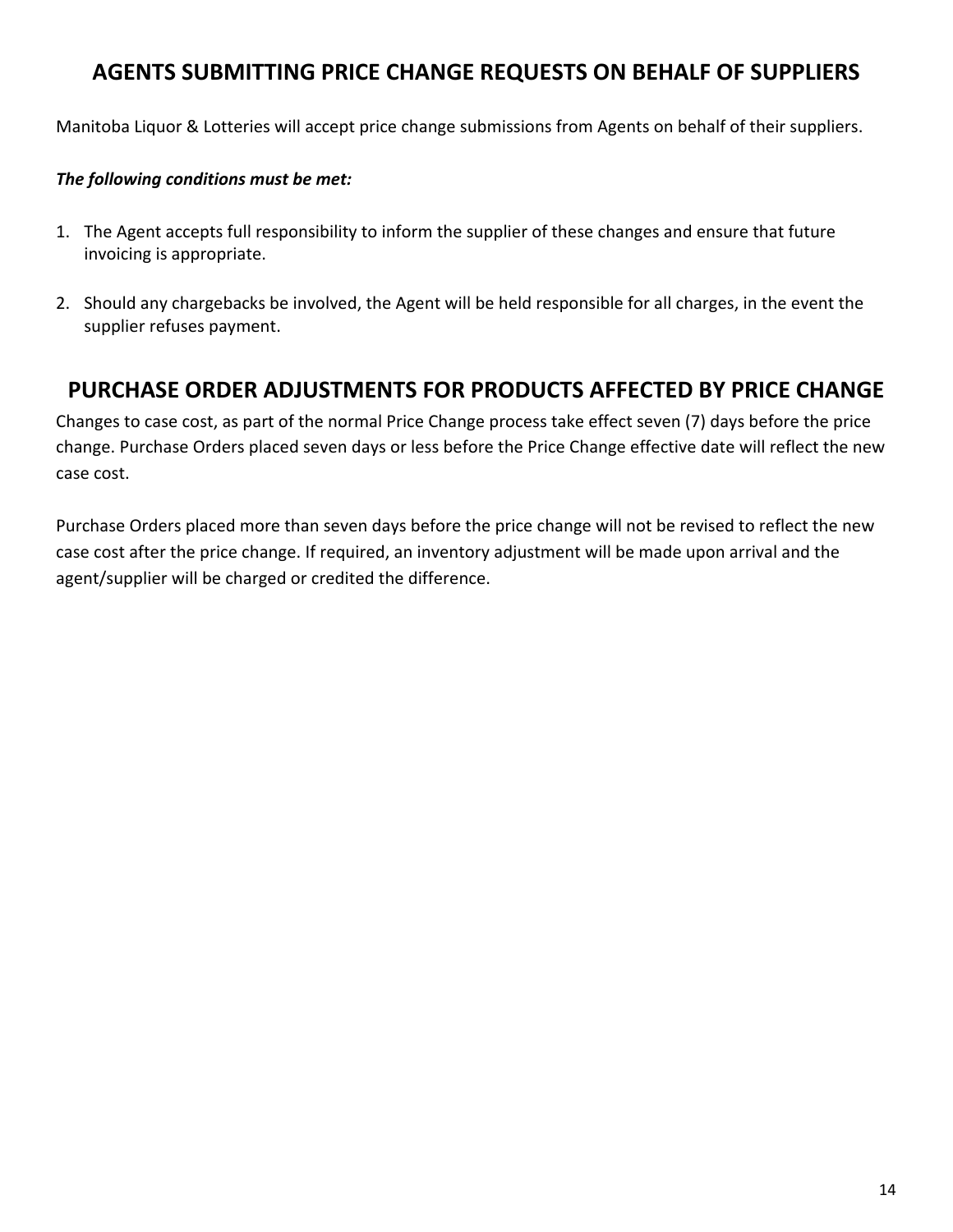### **PRICE CHANGE DEADLINES - FISCAL 2022/2023**

**(***Deadlines will be strictly enforced)*

<span id="page-14-0"></span>

| <b>PRICE CHANGE</b>        | <b>PRICE CHANGE</b>               | <b>NEW CASE COST</b>     |
|----------------------------|-----------------------------------|--------------------------|
| <b>SUBMISSION DEADLINE</b> | <b>EFFECTIVE DATE*</b>            | <b>EFFECTIVE DATE</b>    |
|                            |                                   |                          |
| <b>February 25, 2022</b>   | April 16, 2022                    | April 9, 2022            |
|                            | No Price Change for May 2022      |                          |
|                            | No Price Change for June 2022     |                          |
| May 13, 2022               | <b>July 1, 2022</b>               | June 24, 2022            |
|                            | No Price Change for August 2022   |                          |
| July 15, 2022              | September 1, 2022                 | August 25, 2022          |
|                            | No Price Change for October 2022  |                          |
| September 16, 2022         | <b>November 1, 2022</b>           | October 25, 2022         |
|                            | No Price Change for December 2022 |                          |
| <b>November 18, 2022</b>   | <b>January 1, 2023</b>            | <b>December 25, 2022</b> |
|                            | No Price Change for February 2023 |                          |
| <b>January 13, 2023</b>    | March 1, 2023                     | <b>February 22, 2023</b> |

#### **NOTES**

All agent/supplier requested price reductions must remain in effect for a minimum of 60 days and will be subject to a chargeback on all inventory in the Warehouse and Liquor Stores. This chargeback for Liquor Stores and the Warehouse will be the calculated difference in invoice cost of the old retail and the new lower retail price.

\* Price Change effective dates are subject to change. Every effort will be made to communicate any changes to all stakeholders.